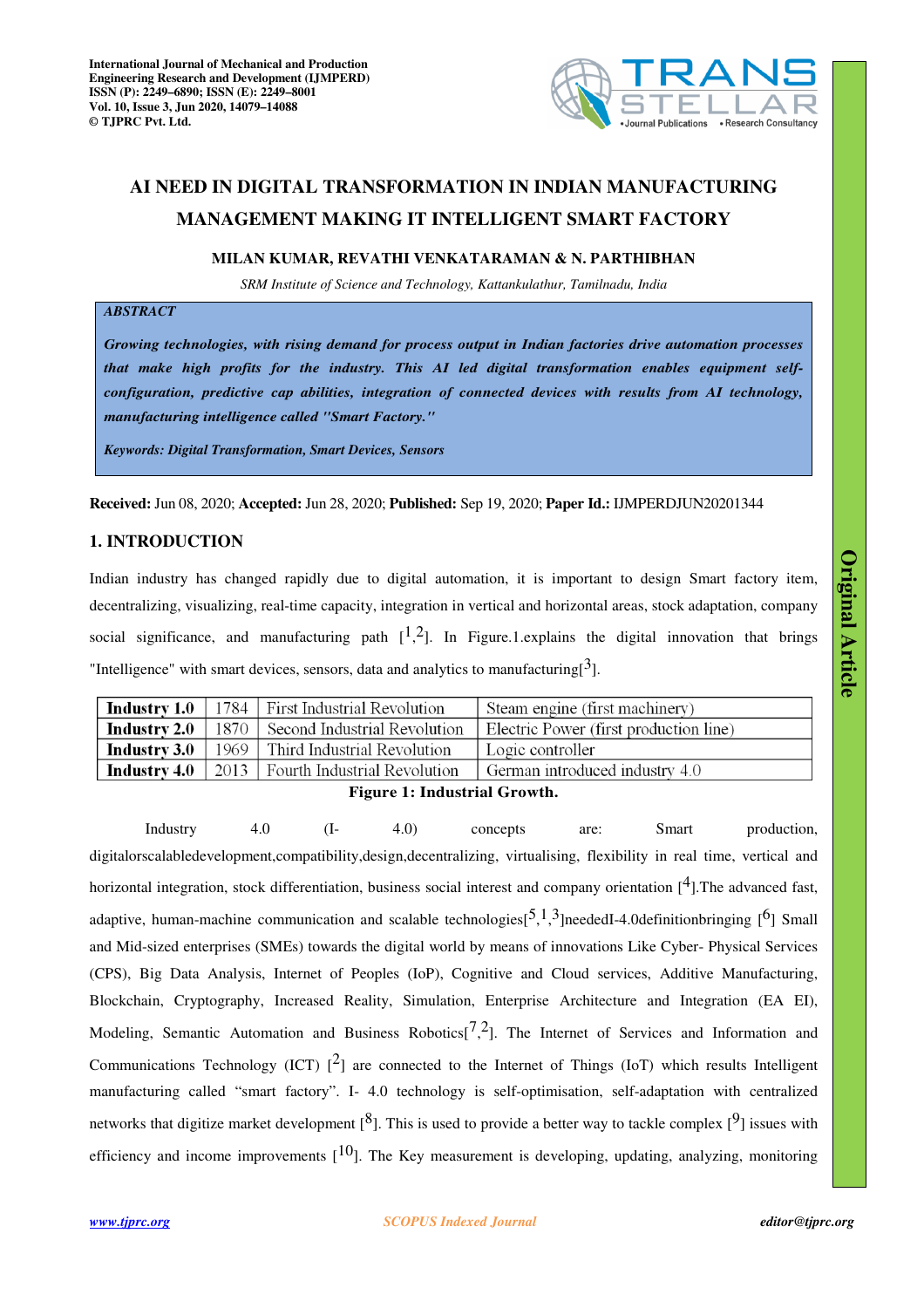and continuous improvement of automated manufacturing systems, also known as the 'Intelligent or Smart Factory'  $[11]$ . It focuses primarily on integration process within and around enterprise boundaries, mainly on predictive maintenance and real time access to mobile. information $[12]$ .

## **2. DIGITAL TECHNOLOGY SMARTFACTORY NEEDS**

The digital technologies linked IoT, which interacted with each other machines and automatically took better decisions  $[1<sup>3</sup>]$ . Value and strategy focused on IoT domains, stakeholders and business models $[1<sup>4</sup>]$ .

## **i) IoT**

IoT in I-4.0 also known as Industrial IoT (IIoT), which addresses the networks in industry  $[15]$ . It involves the digital transformation of machinery's products/ goods, processes, and production including computer activity simulations (3D). This provides greater visibility and customer insights into manufacturing operations. System controls, middleware and medical devices are integrated, storage facilities for backend cloud services.  $[16]$ .

#### **i) a. IIoT**

IIoT relies on smart machines for the efficient, routine and then human data collection and transmission. This report shows the tremendous potential for predictive maintenance, production initiatives, reliability of product energy quality and design optimisation. Consequently, IoS discusses value development through the materialization of the Product as Business model of a Service (PaaS). Now consumer product manufacturers are trying to create direct interaction with customers and improve their competitiveness through the provision of extra services and new sources of revenue  $[17]$ , and the technology support required IoS. IIoT uses intelligent devices to efficiently, consistently and then humanly collect and distribute data. This reports shows the great potential for predictive maintenance, production projects, product energy quality efficiency and optimization of design. Therefore, IoS explores the production of profit by materializing the product-as-a-services business model (PaaS). Consumer goods producers are trying now, by offering secondary services and creating alternate source, flows of income  $[17]$ , to build direct ties and to which enhance their leading position, and IoS offers the right technical infrastructure. In IoS technology, such as sensor-oriented devices, PaaS is enabling a business strategy that constantly feeds the provider's use of material and condition details and then can utilize the information of the users. purposes. $[18]$ .

#### **ii) IoP**

IoP relies on a socio-technical framework, which is not end customers applications but active elements in the internet  $[1^9]$ . The IoP network integrates as a software the social devices (SDs) and the PaaS. The precursory features of digital devices (smartphones, for example) coordinate communications with many other Wireless-connected devices, while PaaS offers personal devices the ability to implement their programs, such as online social and background profiles. $[20,21]$ . People put their lives online in human history, and show how they are of interest. Such data represent the social news and internet behaviors of people. Through gathering data and simulating them in the IoP system, businesses can predict new technologies that deliver results in real time. Cloud computing is a new innovation and is not having a common description. Its recent growth in hardware, virtualisation, delivery of internet services  $[22]$ .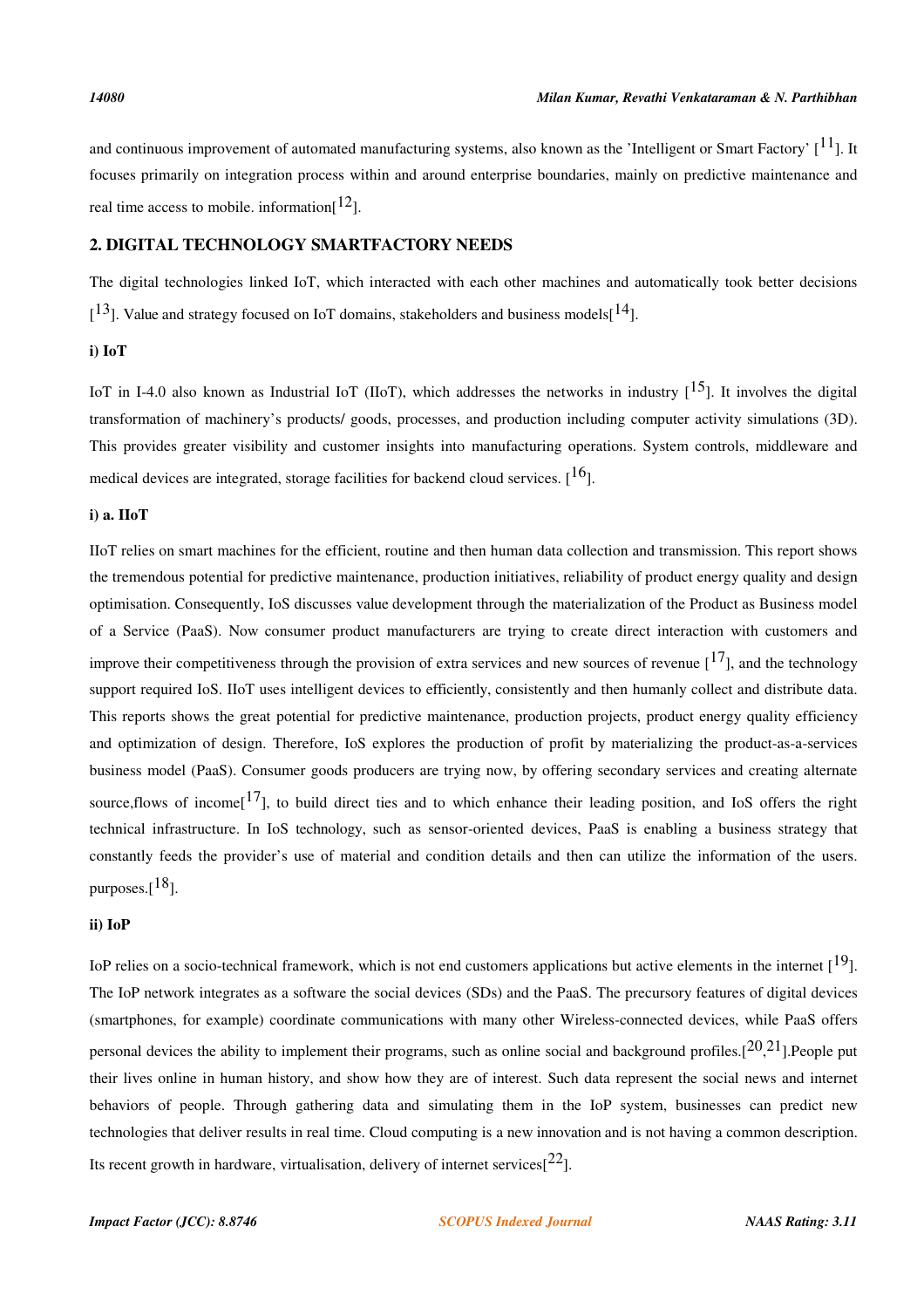## **iii) Cloud Computing**

Usage of cloud computing with software platform,Web- based interface and cloud communication enables con- nected resources to be incorporated  $[23]$ . It will in effect help to create the next generation of cloud development.  $[24]$ .

# **iv) Big Data**

Its new generation technology helps organizations to derive value by identify, store and analyze large amounts of a data. It helps organizations better assess the vast amount of knowledge they possess, forecast what would be likely to occur next, or what steps need to be taken to achieve successful or effective results  $[25]$ . Which understands fast observations and decision- making patterns, and retains competitiveness $[26]$ ).

#### **v) Big Data Analytics**

Big data analytics, in particular, would allow manufacturers can enhance the utilization and efficiency of resources, increase product customization, optimize digital maintenance, avoid failures, streamline production and distribution chain management more successfully  $[27]$ .

#### **vii) Cognitive Manufacturing**

Cognitive service is used in IBM, example says that how big data analysis are generated  $[28]$ .

#### **vii) Blockchain**

Blockchain is also known as Distributed Technology (DT), It is the basis of crypto-currency like Ethereum and Bitcoin, however his features go well beyonds. It is irreversible, accessible and defines faith, as it makes open, decentralized, safe, reliable, fast, public and private technologies  $[28]$ . The development of blockchain is important in I-4.0 because cryptocurrency allow numerous digital devices to carry out transparent, stable, Simple and quick business transactions, completely automated in the IoT setting with no human assistance  $[29]$ . I-4.0 develops systems for automation and blockchain which create trusted relationships among smart manufacturers, distributors and users. It brings machinery inside the smart factory into IIoT, CPS, and supply partners will allow. Augmented reality (AR) is an automation that enables the simulation of the graphics embedded in the real-time industries  $[30]$ . With growing advances in design and development, the  $\lceil 3^{1} \rceil$  fault is widely used to define, schedule, track, diagnose recover. Output outcomes are assisted by manufacturers preparation, maintenance activities, quality control and product design[ $32$ ].

## **viii) Automobile Industry**

Growing on automation and robotics plays an sig- nificant part in the automotive industry.  $[33]$ . Market demands for robots increased as a result of industrial automation.Its benefits include minimal throughput, low fault frequency, excellent quality, minimized excess and then use  $[34]$ .

#### **ix). Cyber Security**

It is a major aspect of I- 4.0 providing organiza- tions with safe internet linking. The I- 4.0 will be challenged by its security and privacy concerns inside the environment  $[35]$ , "manufacturing things" link through the supply chain  $[36]$  via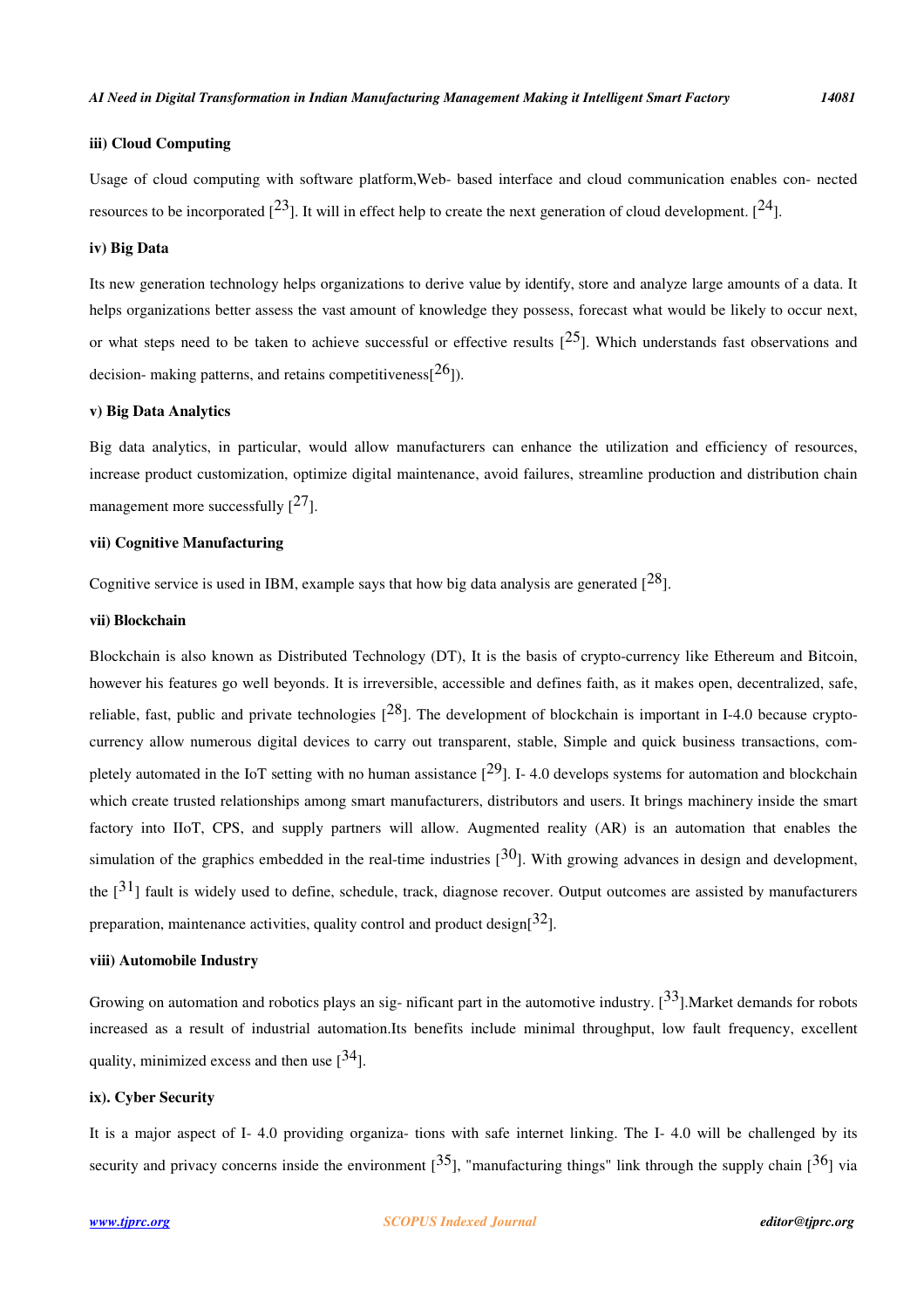the internet. I- 4.0 puts together consumer relationships and can deliver orders to a partner immediately in real-time industries. Manufacturing materials should help the concept of a 'smart factory' by enhancing production speed, design, reductions in value chain, developing software and industrial scale growth  $[37]$ . Simulation and its techniques for system operations design, check and execute  $[38]$ . Simulation and modeling in smart factories would be critical to normal life for real-time data, which include computers, products and humans  $[39]$ . This stops manufacturers from making errors. Fabrication studies show greater simulation capacity in future development technologies. CPS is really a collection of revolutionary technology which enable the unique combination and virtual capability operations  $[16]$ . It is managed and Tracked using software-based algorithms and closely connected to items from their users through theinternet.

## **x) Semantic Technologies**

I-4.0 Semantic technologies attain IoT  $[40]$ , which links data and processes through IIoT. It offers tools that communicate by interfaces with each other, and prevents machinery from being combined by different manufacturers. In this case, the combination of semantic site with digital Web of Things (WoT) software will offer representation of information called Web Ontology Language<sup>[41]</sup>.

## **2. I- 4.0 Principles**

#### **i) I-4.0-service Orientation**

Service orientation in I- 4.0 applies mainly to the business model (Maas) of a networked logistics system for the production of products. Inter-connectivity among companies as well as the interface between Connected devices and cloud services has developed a new method of development to communicate its needs automatically. In this setting several manufacturing processes from different industries can combine complex tasks  $[42]$ . Products were distributed as a service in the other model (PaaS), here consumers are subscribed to the product and the cost on an industry-based basis. IoS technology enables this business model, which can be incorporated into the monitoring products. Smart technology is a new generation of devices that integrates with various types of sensors that communicate with industry and during their process cycles capture, store and transmit data.  $[43]$ . This stage of smart products will interact with manufacturing industry-related details, How is the past state and how much measures are required to reach the destination  $[16]$ .

#### **ii) smart Factory – Automated Devices**

Smart factory is a connected system with smart machines and materials which automatically find the defect, timing and waste. Process efficiency is so needed in the current setting, industry automation and self-optimization are developed. It is dynamically integrated with the cps program, where resources are innovated as intelligent things  $[44]$ . It Will communicate with one another human resources via the  $[15]$  IoP, WoTand IIoT. I-4.0 Interoperability can be described atvarious levels including organizational, semantic, systemic and technological interoperability  $\begin{bmatrix} 7 \end{bmatrix}$ . I-4.0's other design theory is modularity, which switches from linear to planning, static structures, and inflexible manufacturing. This may respond to requirements that involve whole output levels and manufacturing outputs  $[16,2]$ ).

## **iii) Smart Technology – Intelligent Factory**

The emergence of new developments in robotics, such as CPS, IoT, cloud computing, robotics and user-based additive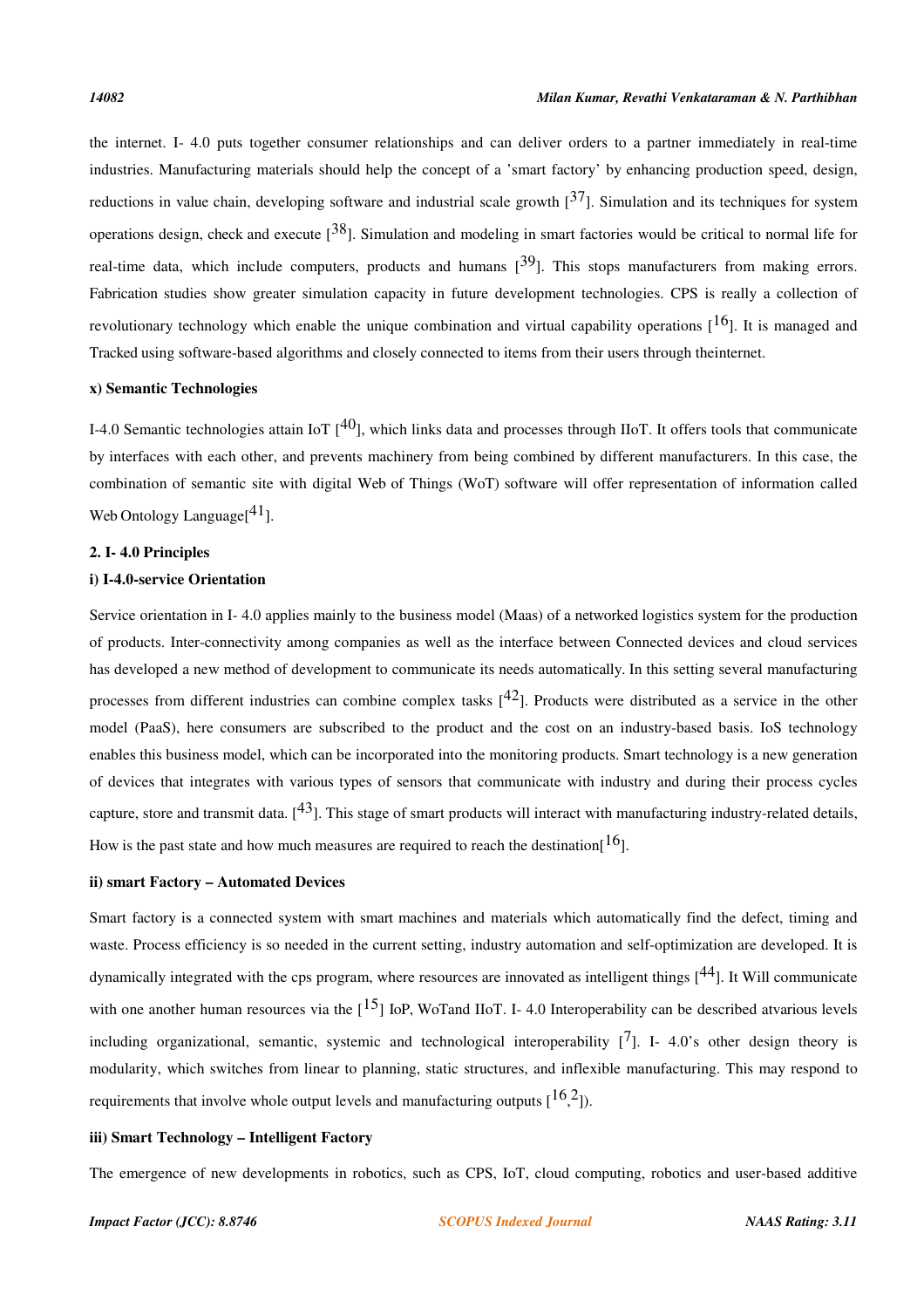manufacturing products. This ex- plains why manufacturers not only meet consumers and address current requirements and expectations, but also IoP, visualization and Data analysis benefits to predict future business patterns and the needs of customers $[7, 15]$ .

## **iv) Decen Tralization**

Smart factory focused on decentralization such as Intelligent monitoring and auto-regulating mechanisms, which operates independently and makes its own decisions  $[16,23]$ ). Industries take advantage of decen-tralization for generalised planning and implementation of multiple processes. Virtualization allows "digital twin" of the sensor information collected in prototype form from the modern world based on Virtualisation or simulation $[45, 46]$ .

#### **v) Digital Twin**

A smart's digital twin allows the digital footprint of its past or current products across its production cycle, through product design. This provides a clearer understanding of the product's output at the point of purchase, but also helps businesses to analyze and develop the product  $[45,35,42]$ . I-4.0 is typically Com-bined, actual-time and actual-world data in a range of measurements, including smart company, smart plant, products and business associates, real-time IoT apps [<sup>47,48</sup>. Realtime functionality includes data gathering and data interpretation, decision-making and security threats based on current findings $[^{35,6}$ ].

# **vi) System Integration**

System integration is the process of one device, offering a service for the company. It is focused on I-4.0 that smart items and other smart processes need to incorporate production systems and technologies. Its vertical and horizontal integration to link all information and functions across industry  $[20]$ .Responsibility in the business world includes such fields as labor and environmental regulations. The fourth industrial growth, robotics and automation of manufacturing would significantly impact work prospects in corporate industries. It is also regarded as a job creator. It focuses more on employment while believes that automation often creates more jobs than before, so I- 4.0 also creates new job opportunities, particularly in computer engineering, computer science and mathematics. I-4.0'sgoal is to improve future skills in education  $[49]$ . The effects shift the division of work  $1^{16}$  between humans and machines. From the I-4.0 organization reports, Human Resource Management (HRM) evaluates abil- ities for the workforce and recognizes the abilities of existing workers, and describes the expertise currently missing in the business  $[50, 51, 52]$ . But, the current workers don't live in a digitized warehouse, they are well-trained about the rules, conditions and workplace of the organization. The I-4.0 transition involves complete automation and procedures, the benefit of this change is to take one's own decision to be educated by experts and adapt them to the new technology and changes that are rising. Intelligent technology is characterized byintegration, automation, visibility, strategic thinking and flexibility, that targets traditional production into a completely automated and scalable process  $\lceil^{12}\rceil$ . Moving towards future systems development begins with IIoT to create relations between the factory and horizontal or vertical integration of devices, databases, operations, and monitoring systems  $[23, 16]$ . The smart ERP, with data mining, makes digital twin, reflecting an entire system, past and present actions $[45]$ . Figure 2. Describes the I-4.0 plan describes the fourth innovation, which affects the supply chain, which focuses primarily on the development of digitalized processes  $\begin{bmatrix} 15 \end{bmatrix}$ .I-4.0Incorporatesdigitaltwinoperationswith the development of a supply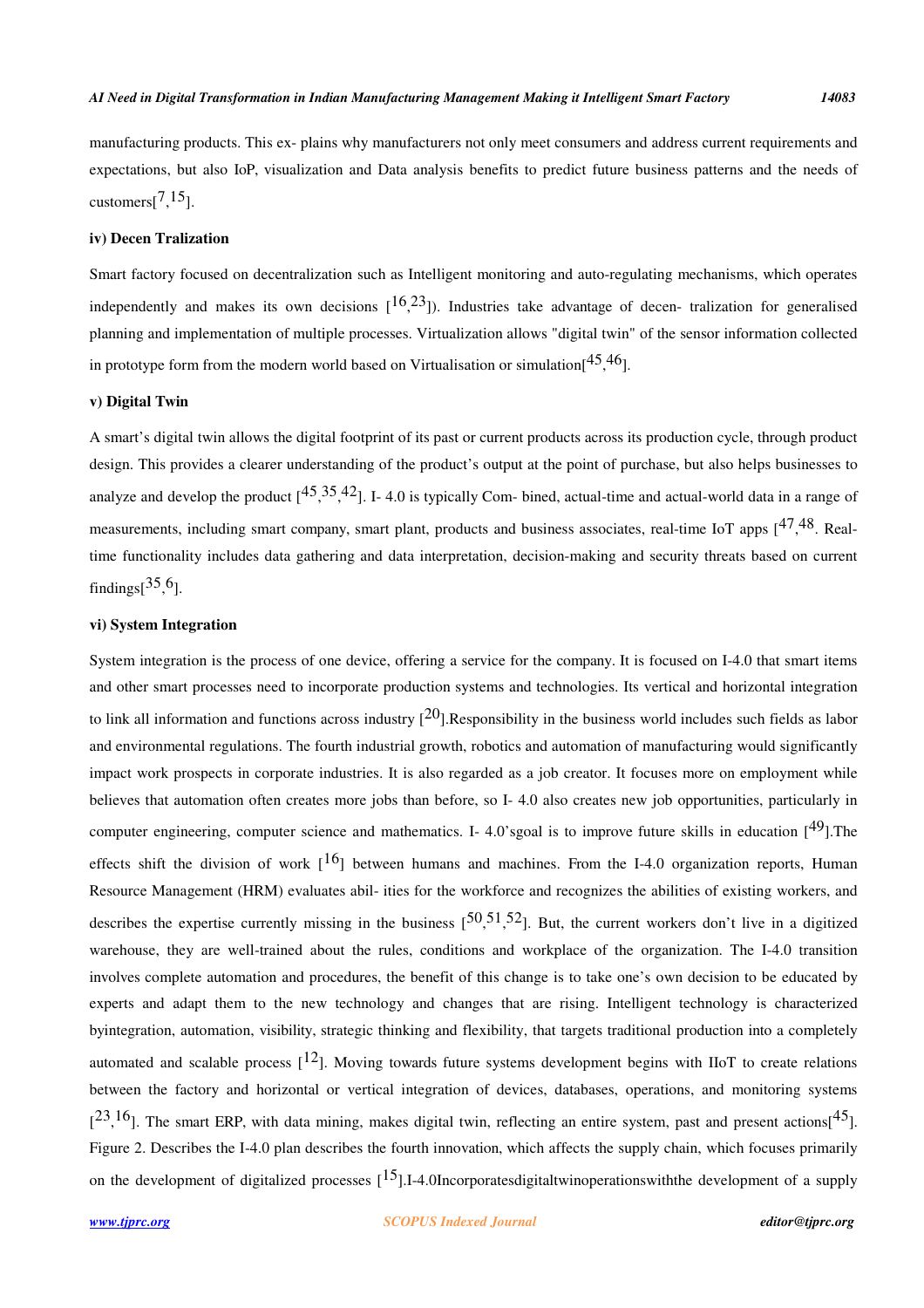network  $[45]$  based on the IT value chain. Its goal is first to improve the connectivity of the supply chain to achieve coordination between the value chain  $[2]$  The advantage of WoT and blockchain.



Eliminates information, data integrity and protection across various channels inside the  $\lceil 28 \rceil$  supply chain. A supply network participants should incorporate the information management, products, operations, financing, and manufacturing of expertise that supports the I- 4.0 transformation. The production of smart network and smart value chain, enables operations and processes to be Integrated along with Partners and Clients. This integration in effect offers internal and external supply chain systems $[2]$ .

> Industrial manufacturing 67% erospace & Defense 62% tomotive and Transportation 50% **Energy And Utilities 42%** nsumer Goods 40% , Biotech and Pharma 37% ces Global 36%

> > **Figure 6: Smart Factory - Uses in Industries.**

# **3. SMART FACTORY MAJOR ROLE IN INDIANMANUFACTURING**

The digital innovation drives new IoT-connected technologies along with developments in AI and machine automation in an advanced manufacturing method called Smart Fabrication  $[53, 54]$ . Industrial equipment that interacts automatically with users and other devices, with- out human interference. Innovation  $[55, 56]$  emerges from real-time contact between industry and citizens. So, we're developing a new modern digital production process called modern factory.<sup>[57]</sup>.



It is a connected, adaptive and scalable manufacturing device Which uses a continuous knowledge stream from Related activities and program development processes to change and adapt to new demands.figure.4. Explains the maturity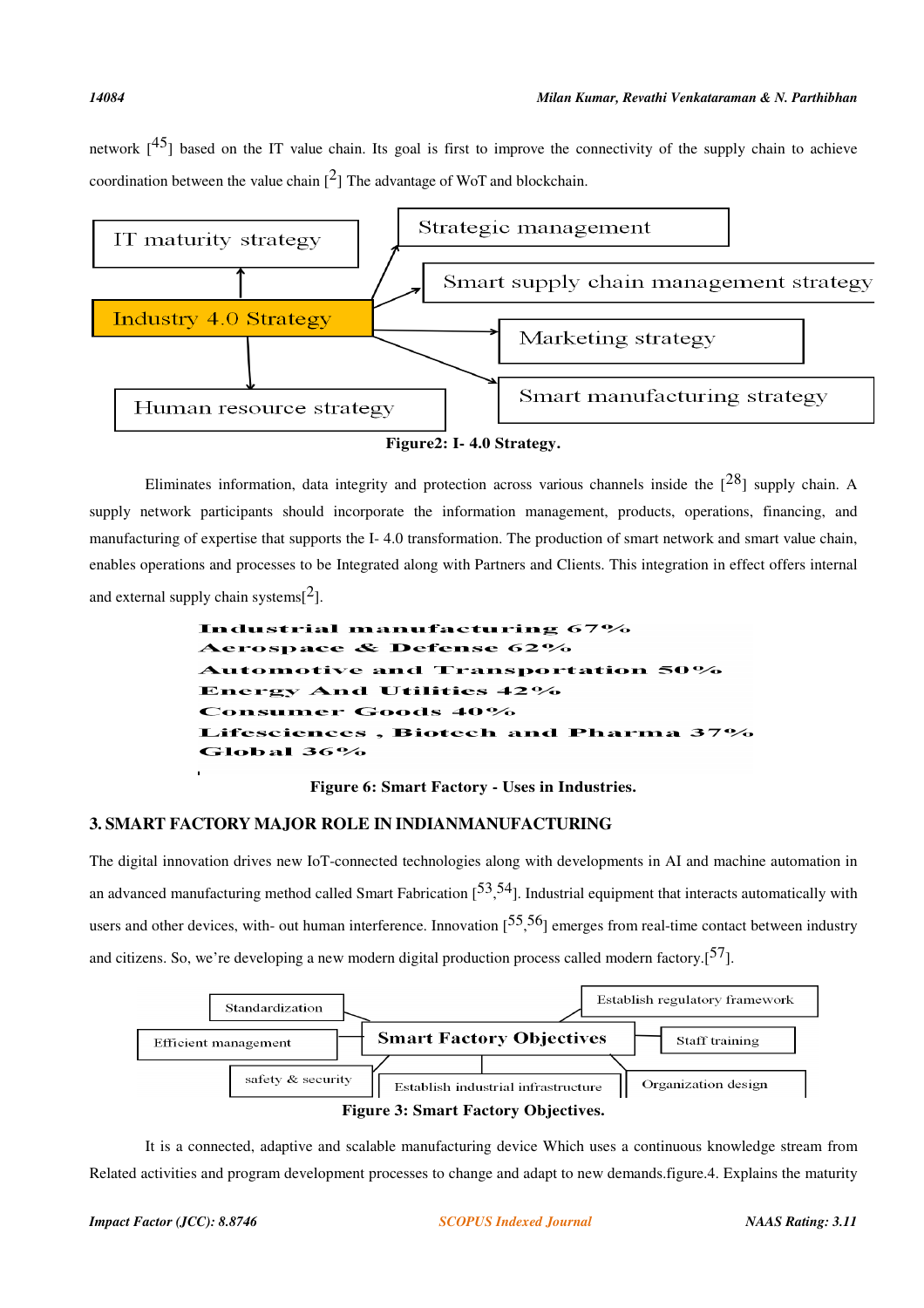model which improves smart factory production  $[1]$ . Implementation of Smart Factories and Creativity in Processes. Intelligent manufacturing will drive a new industrial transition as per Data analysts[ $21$ ].In an interconnected system, Intelligent Factory is a network of devices, sensors and robots working with each other to manufacture cars and batteries more effectively, so that manufacturing processes turn their services via smart factory automation. Indian production drives transition in the manufacture of all goods that are of great assistance to our everyday lives  $[58]$ . Explains, the percentage of smart factory use in Indian industry.

| LEVELs         | <b>MATURITY MODEL</b>                      | EXPLANATION                                              |
|----------------|--------------------------------------------|----------------------------------------------------------|
| Level 1        | connected technologies                     | add complexity to implementing smart factories.          |
| <b>Level 2</b> | structured data gathering and data sharing | create models for structured data gathering and sharing. |
| Level 3        | real-time process analytics & optimization | focus benefits from the data and the system.             |
| Level 4        | smart, predictable manufacturing           | implementation of smart factories.                       |

**Figure 4: Smart Factory Maturity Model.**



**Figure 5: Smart Factory Notions.**

# **4. INDIAN SMART FACTORY - CASE STUDIES**

For that demands, the companies put automated machinery in favor of humans to produce a product. Figure.5. Explains the notion of smart factory cycle in industry. Many of India's big digital transformation-driven industries, Figure.7. Explains the smart factory focused industry case study they follow:

The figure.7. S. No with following citations of the case study. 1  $[59,39]$ , 2  $[60,61,62,63]$ , 3  $[64,65]$ , 4 $[66]$ , 5  $[59]$ ,  $6[^{67,68}$ ], 7  $[^{69}$ ], 8 $[^{70}$ ], 9  $[^{71,72}$ ,], 10  $[^{73,74}$ ], 11  $[^{75}$ ], 12  $[^{76,77}$ ],13  $[^{78}$ ], 14  $[^{79}$ ], 15  $[^{80,81}$ ]

| S.No          | <b>Manufacturing Products</b> | <b>Explanation</b>                                                        |
|---------------|-------------------------------|---------------------------------------------------------------------------|
|               | Shoe                          | Manufacturing of shoes.                                                   |
| $\mathcal{D}$ | Government policy             | Economy performance technological system and find government policies.    |
|               | Herbal products               | Automated herbal products reviews and explains the herbal plant purposes. |
|               | Plasma Research               | Plasma-Assisted waste-to-energy (WTE) process.                            |
|               | Railway coaches               | Manufacturing of Railway coaches.                                         |
| 6             | Sugar factory                 | Automated sugar factory.                                                  |
|               | Salesperson alignment         | Automated salesperson.                                                    |
| 8             | Building control              | Automated building control management.                                    |
| $\circ$       | Sub-station automation        | Manufacturing sub-stations automatically.                                 |
| 10            | Textile                       | Automated clothes manufacturing                                           |
| 11            | Energy management             | Automated energy management                                               |
| 12            | Drug packing                  | Reconfigurable drug- packing                                              |
| 13            | Cloud- CNC application        | Implementation on cloud based CNC application that validates machines.    |
| 14            | Fortune                       | SME's based techniques used                                               |
| 15            | Water management              | Smart water management                                                    |

## **Figure 7: Smart Factory - Case Study in India**

# **CONCLUSIONS**

Artificial Intelligence (AI) is a catalyst in Digital Transformation for Indian Manufacturing making it more intelligence smart factory.

# *REFERENCES*

- *1. B. Chen, J. Wan, L. Shu, P. Li, M. Mukherjee, and B. Yin,IEEE Access PP, 1 (2017).*
- *2. M. Ghobakhloo,Journal of Manufacturing TechnologyManagement (2018), 10.1108/JMTM-02-2018-0057.*
- *3. R. David, J. Stahre, T.Wuest, O. S. Noran, P. Bernus, Å. F. Berglund, and D. Gorecky(2016).*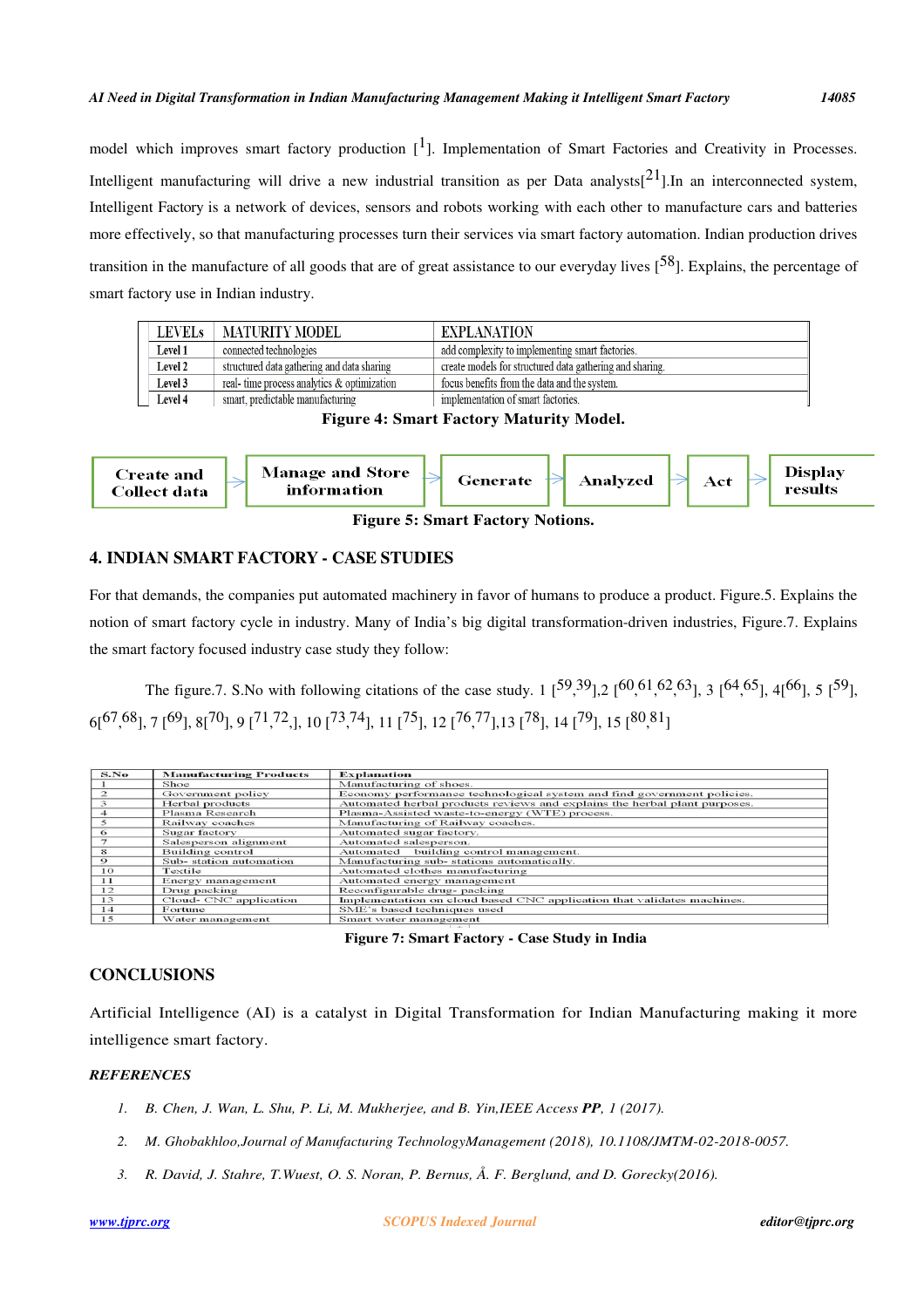- *4. M. Mabkhot, A. Al-Ahmari, B. Salah, and H. Alkhalefah,Machines 6, 23 (2018).*
- *5. N. Vaskenly and M. Dhanya, International Journal of Pure and Applied Mathematics 118, 505 (2018).*
- *6. A. Moeuf, R. Pellerin, S. Lamouri, S. Tamayo Giraldo, andR. Barbaray,International Journal of Production Research, 1 (2017).*
- *7. Y.Lu,Journal of IndustrialInformation Integration 6(2017), 10.1016/j.jii.2017.04.005.*
- *8. M. Brettel, N. Friederichsen, M. A. Keller, and M. Rosen- berg(2014).*
- *9. H.-L. Yang, T.-W. Chang, and Y. Choi,Sustainability10,2779(2018).*
- *10. P. Rawat and J. Purohit (2019).*
- *11. A. Mathur, G. Dangayach, M. Mittal, and M. Sharma,Measuring Business Excellence 15, 77 (2011).*
- *12. A. Khan and K. Turowski, "A survey of current challengesin manufacturing industry and preparation for industry 4.0," (2016) pp. 15–26.*
- *13. A. Al-Fuqaha, m. guizani, M. Mohammadi, M. Aledhari, and M. Ayyash,IEEE Communications Surveys amp Tutorials17, Fourthquarter 2015 (2015).*
- *14. L. Atzori, A. Iera, and G. Morabito,Computer Networks, 2787 (2010).*
- *15. S. Wang, J. Wan, D. Li, and C. Zhang,International Jour-nal of Distributed Sensor Networks 2016, 1 (2016).*
- *16. A. Gilchrist, "Introducing industry 4.0," (2016) pp. 195–215.*
- *17. E. Becker, T. Goetz, V. Morger, and J. Ranellucci,Teach-ing and Teacher Education 43, 15–26 (2014).*
- *18. S. Leminen, W. Mika, and A.-G. Nyström,TechnologyInnovation Management Review 2, 6 (2012).*
- *19. C. Conti, R. Lanzara, M. Scipioni, M. Iasenza, M. Guag- nano, and M. Fulcheri,Frontiersin Psychology 8(2017),*
- *20. 10.3389/fpsyg.2017.02125.*
- *21. D. SaezM,Journal of Clinical Movement Disorders 2, 2(2015).*
- *22. G. Lampropoulos, K. Siakas, and T. Anastasiadis,Inter-nationalJournalofEntrepreneurialKnowledge7,4(2019).*
- *23. T. Oliveira, M. Thomas, and M. Espadanal,InformationManagement 51 (2014), 10.1016/j.im.2014.03.006.*
- *24. L. Xu, W. He, and S. Li,IEEE Transactions on IndustrialInformatics 10, 2233 (2014).*
- *25. B. K. Ooi, K.-G. Chan, B. H. Goh, and W. H. Yap,Fron-tiersinPharmacology9(2018),10.3389/fphar.2018.01308.*
- *26. S. Lavalle, E. Lesser, R. Shockley, M. Hopkins, and N. Kr-uschwitz, MIT Sloan Management Review 52, 21 (2011).*
- *27. J. Difranza,Addiction109 (2014), 10.1111/add.12670.*
- *28. T.Nguyen, L.Zhou, V. Spiegler, P.Ieromonachou, and Y. Lin,Computers Operations Research (2017),10.1016/j.cor.2017.07.004.*
- *29. S. Underwood,Communications of the ACM 59, 15 (2016).*
- *30. G. Dorleon and S. Gervais, (2017).*
- *31. C. S. Kuan, S. Yew, C. Chan, Y. Toh, K. Lee, W.-H. Cheong, W.-Y. Yee (Sunny), C. Hoh, S.-J. Yap, and K. P. Ng, Database The Journal of Biological Databases and Cu-ration 2016, 1 (2016).*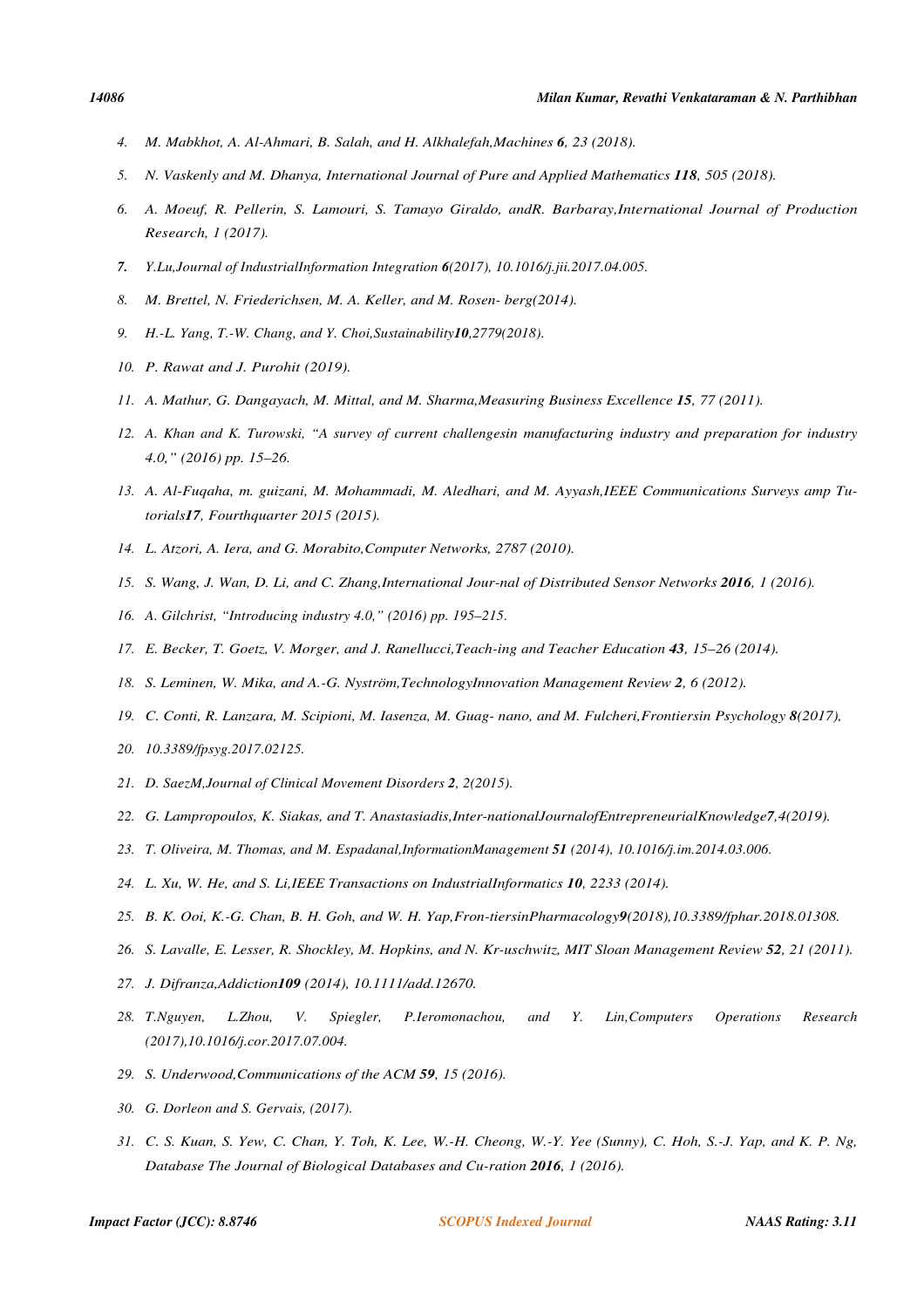- *32. A. Doshi, K. Asawa, N. Bhat, M. Tak, P. Dutta, T. Bansal, and R. Gupta, Clujul Medical 90 (2017), 10.15386/cjmed-768.*
- *33. V. Elia, M. Gnoni, and F. Tornese, Measuring circular economy strategies through index methods 142 (2016),10.1016/j.jclepro.2016.10.196.*
- *34. J. Torresen,Frontiersin Robotics and AI 4 (2018),10.3389/frobt.2017.00075.*
- *35. B. Esmaeilian, S. Behdad, and B. Wang, Journal of Manufacturing Systems 39, 79 (2016).*
- *36. L. Thames and D. Schaefer, "Industry 4.0: An overview ofkey benefits, technologies, and challenges," (2017).*
- *37. J. Mehnen, H. He, S. Tedeschi, and N. Tapoglou, "Practi- cal security aspects of the internet of things," (2017) pp. 225–242.*
- *38. H.Lasi, P. Fettke, H.-G. Kemper, T. Feld, and M. Hoffmann,Business Information Systems Engineering 6, 239(2014).*
- *39. J. Kocian, J. Koziorek, and M. Pokorný (2011) pp. 322– 327.*
- *40. G. Erboz (2017).*
- *41. V. Janev and S. Vraneš, Information Processing and Man-agement47, 507–517 (2011).*
- *42. A. Thuluva, D. Anicic, and S. Rudolph (2018).*
- *43. F. Tao and Q. Qi,IEEE Transactions on Systems, Man,and Cybernetics: Systems 49, 81(2019).*
- *44. C. Baumgarth, F. Lückenbach, H. Schmidt,andJ. Henseler (2016).*
- *45. M. Roeglinger, L. Püschel, and H. Schlott (2016).*
- *46. B. Schleich, N. Anwer, L. Mathieu, and S. Wartzack, CIRP Annals Manufacturing Technology 66, 141 (2017).*
- *47. F. Madrigal Moreno, J. Gil Lafuente, F. Avila, and S. Madrigal Moreno,International Journal of Marketing Studies 9 (2017), 10.5539/ijms.v9n5p135.*
- *48. J. Lee, B. Bagheri, and H.-A. Kao,SME Manufacturing Letters 3 (2014), 10.1016/j.mfglet.2014.12.001.*
- *49. P. Cicconi, A. Russo, M. Germani, M. Prist, E. Pallotta, and A. Monteriù (2017) pp. 1–6.*
- *50. T.-H. Choi,Journal of Education Policy (2017),10.1080/02680939.2017.1290280.*
- *51. F. Hecklau, M. Galeitzke, S. Flachs, and H. Kohl, ProcediaCIRP 54, 1 (2016).*
- *52. F. Hecklau, R. Orth, F. Kidschun, and H. Kohl, (2017).*
- *53. M. Piccarozzi, B. Aquilani, and C.Gatti,Sustainability10, 3821 (2018).*
- *54. E. Oztemel and S. Gursev,Journal of Intelligent Manufac-turing (2018), 10.1007/s10845-018-1433-8.*
- *55. M. Blackburn, J. Alexander, J. Legan, and D. Klabjan,Research-Technology Management 60, 43 (2017).*
- *56. M. Iansiti and K. Lakhani, Harvard business review 92(2014).*
- *57. M. Lambrou and M. Ota (2017).*
- *58. K. Zhou, T. Liu, and L. Zhou (2015) pp. 2147–2152.*
- *59. G. Li, Y. Hou, and A. Wu, Chinese Geographical Science27, 626 (2017).*